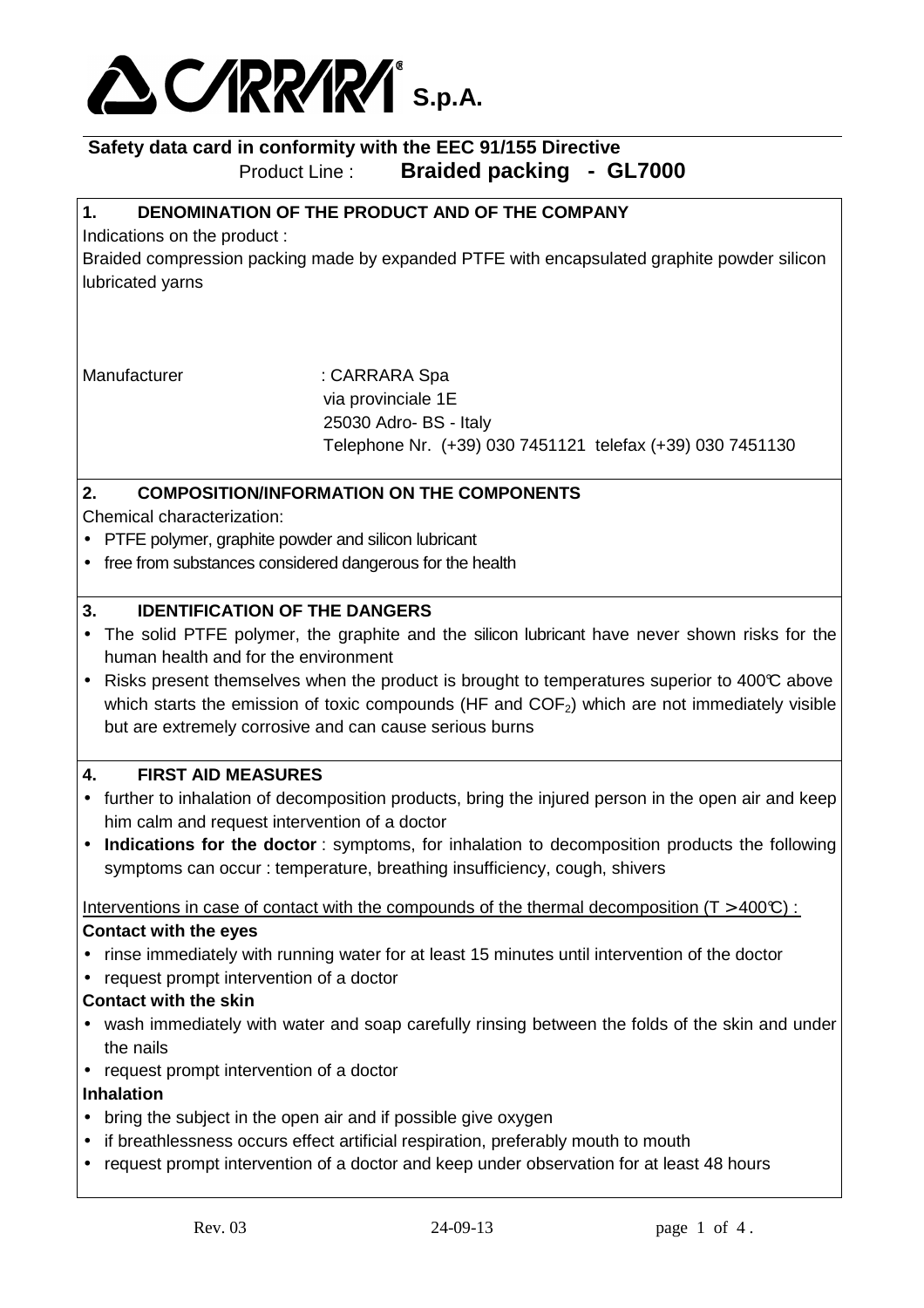

**5. ANTIFIRE MEASURES** 

Suitable means for extinction : - Water

- Foam
- Extinguishing powder
- Carbon dioxide

The risks in case of fire are connected to the combustion products which are :

- Carbon monoxide (CO)
- Hydrofluoric acid (HF)
- Carbonyl fluoride
- Tetrafluoroethylene
- Hexafluoropropylene
- Perfluoroisobutylene

Particular protection equipment for the antifire operations :

• it is peremptory, for the extinguishing, rescue and clearing operations in presence of combustion and distillation gases, to use a breathing apparatus for secure protection of the respiratory tract Other indications :

the fluoropolymers can increase the relative toxicity of the combustion gases

### **6. MEASURES IN CASE OF ACCIDENTAL LEAKAGE**

Cleaning/collecting measures

- collector with mechanical equipment
- dispose in conformity with the Local regulations and laws

## **7. HANDLING AND WAREHOUSING**

**Handling** 

- avoid the high temperatures near or above the decomposition start temperature ( $T > 400\degree$ ) Warehousing
- keep away from ignition sources

# **8. LIMITATION OF THE EXPOSURE/INDIVIDUAL PROTECTION**

Individual protection

• General protection measures : do not breath steams and powders in case they are generated, in such cases **Do not smoke during work**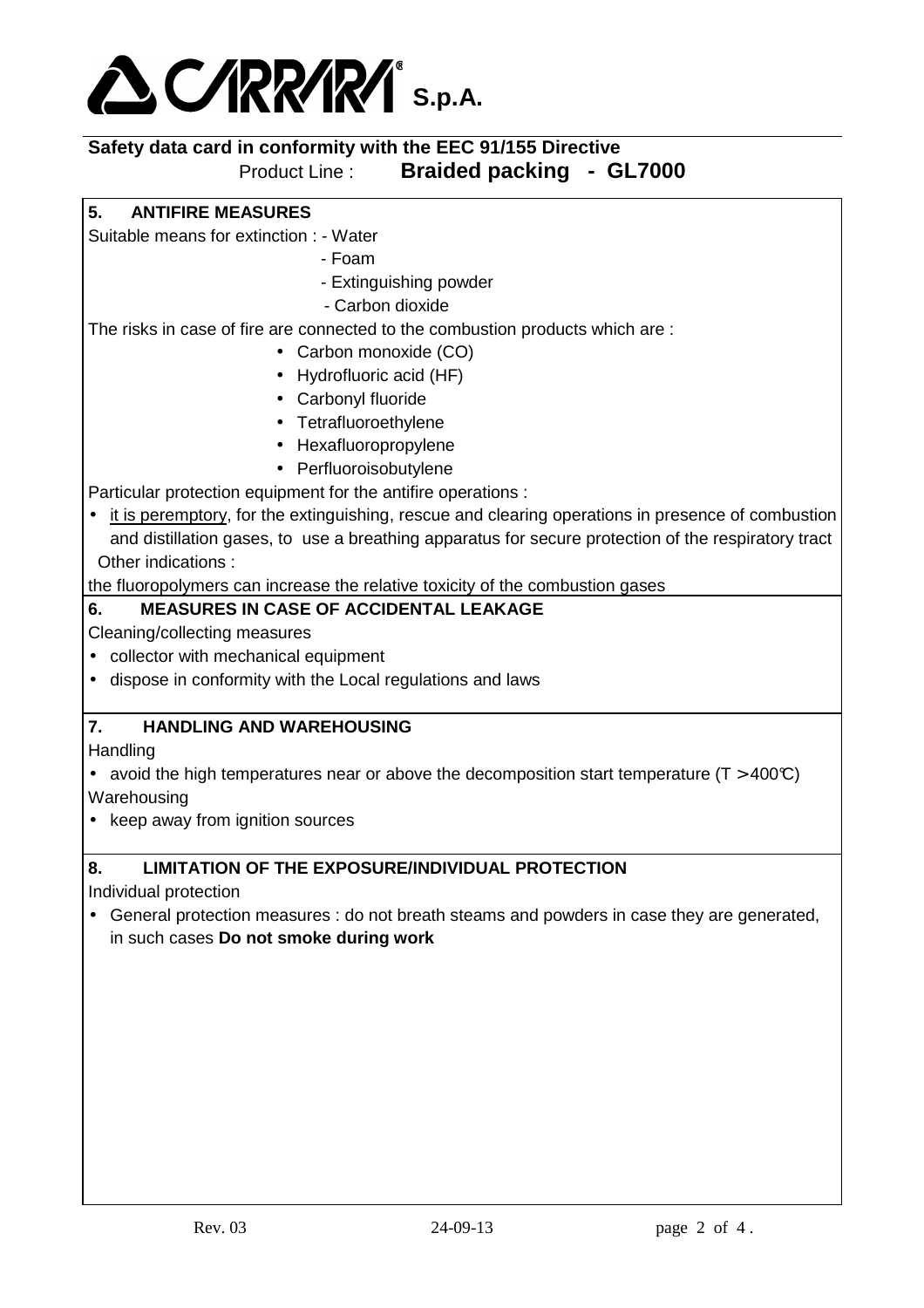

# **9. PHYSICAL AND CHEMICAL PROPERTIES**

Appearance : - Shape : solid braided compact, cerous at touch

- Colour : black

- Odour : odourless

Important data for the safety

Modifications of the physical state : melting point of the crystalline from 320 up to 345°C

- Method: ASTM D 4895
- Flammability point : not applicable
- Ignition temperature:  $>500C$
- Inferior explosivity limit : not applicable
- Steam tension  $: < 5$  mm
- Density: 1.6  $q/cm<sup>3</sup>$
- Solubility in water : insoluble
- pH value : not applicable
- Viscosity : not applicable

#### **10. STABILITY AND REACTIVITY**

- Thermal decomposition:  $T > 400\text{°C}$  Method : thermogravimetry
- Dangerous reactions with : strong oxidants, melted alkaline metals and partial reactivity with a few interhalogen compounds
- Dangerous decomposition products : Hydrofluoric acid, Carbonyl fluoride, Tetrafluoropropylene, Hexafluoropropylene and Perfluoroisobutylene

# **11. INDICATIONS ON THE TOXICOLOGY** (Observations)

• As by pluriannual experiments no harmful effects are known if the product is used correctly

#### **12. INDICATIONS FOR THE ECOLOGY** (Observations)

- The product is not water-soluble
- The material does not have harmful effects on the environment

#### **13. INDICATIONS FOR THE DISPOSAL**

- In respect of the set of rules in force in the matter and after having contacted the person in charge of the disposal and the competent authorities the product can be deposited in a dump or incinerated together with the city rubbish
- The hydrofluoric acid must be eliminated by alkaline washing of the combused gases

#### **14. INDICATIONS ON THE TRANSPORT**

| Transport by overland | • ADR GOODS NOT DANGEROUS                   |
|-----------------------|---------------------------------------------|
|                       | <b>GOODS NOT DANGEROUS</b><br>$\bullet$ RID |
| Water transportation  | • ADNR GOODS NOT DANGEROUS                  |
| Transport by sea      | • IMDG/UN GOODS NOT DANGEROUS               |
| Transport by air      | • ICAO/IATA-dgr GOODS NOT DANGEROUS         |
| Shipment by mail      | • Allowed                                   |